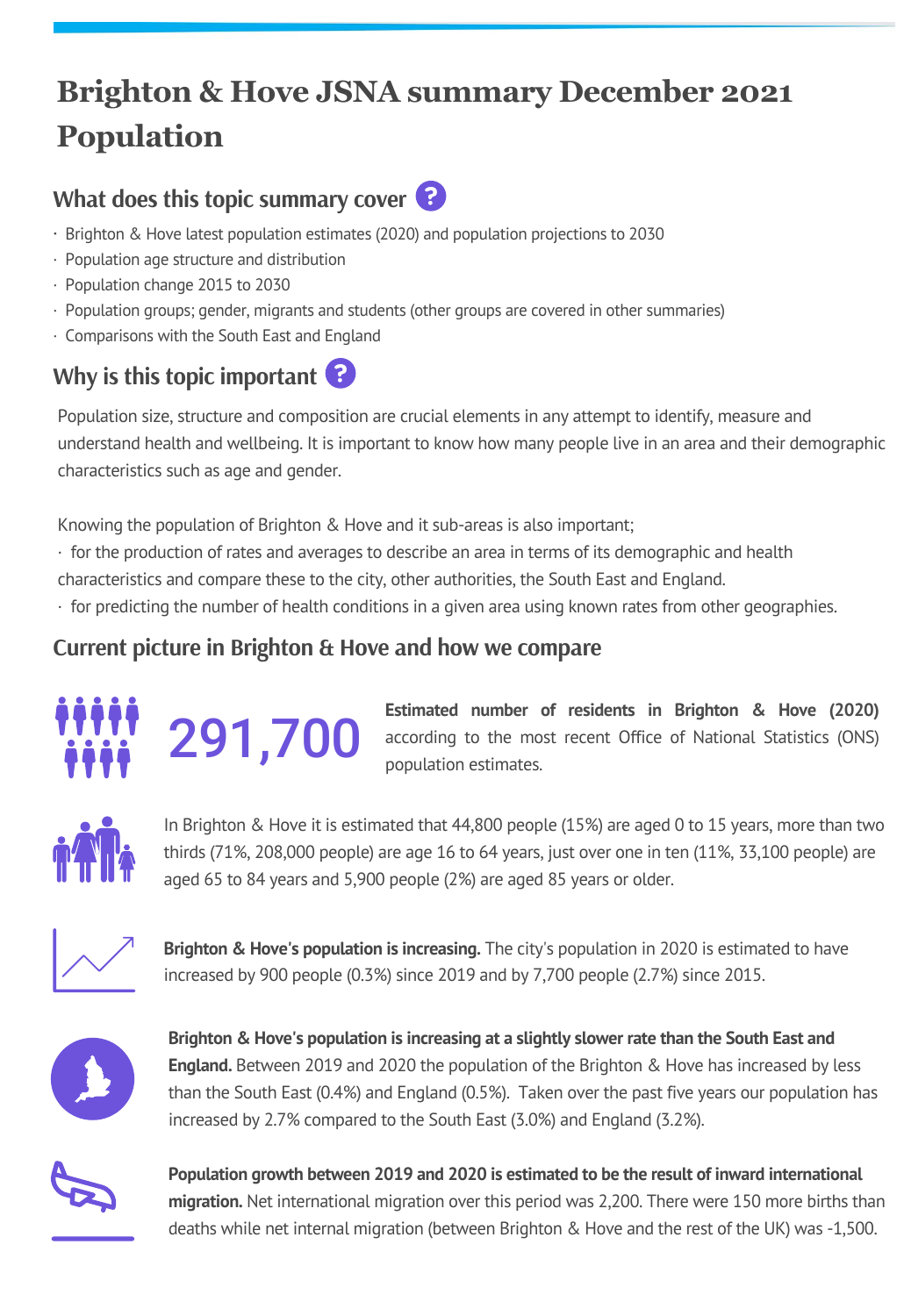**Internal [migration,](https://www.ons.gov.uk/peoplepopulationandcommunity/populationandmigration/migrationwithintheuk/datasets/matricesofinternalmigrationmovesbetweenlocalauthoritiesandregionsincludingthecountriesofwalesscotlandandnorthernireland) year ending June 2020**

|                       | Arrived<br>from | Left to | <b>Difference</b> |
|-----------------------|-----------------|---------|-------------------|
| West<br><b>Sussex</b> | 2,289           | 4,137   | $-1,848$          |
| East<br><b>Sussex</b> | 1,877           | 2,749   | -872              |
| London                | 5,558           | 4,976   | +582              |
| <b>Rest of UK</b>     | 10,952          | 10,354  | +598              |
|                       |                 |         |                   |

[<sup>↓</sup>] Download data

**Residents leaving Brighton & Hove most often go to East Sussex or West Sussex.** Most people moved to Lewes (1,732), Adur (1,281), Worthing (937), Mid Sussex (890), Horsham (479), Eastbourne (384) and Wealden (358). After Sussex, most people left for Bristol (484), Scotland (321) and London: Lambeth (310), Wandsworth (296) and Southwark (276).

**Most people moving from within the UK to Brighton & Hove do so from other parts Sussex or London**. More people left for Sussex than arrive but more people arrived from London than leave. Most arrived from Lewes (971), Adur (552), Mid Sussex (471) and Worthing (450). After Sussex, most people arrived from London: Lambeth (345), Southwark (311), Wandsworth (299), Croydon (292) and Lewisham (288).



### **Brighton & Hove population [distribution](https://www.ons.gov.uk/peoplepopulationandcommunity/populationandmigration/populationestimates/datasets/lowersuperoutputareamidyearpopulationestimatesnationalstatistics) by age group, 2020**

Aged 65 or older  $3% - 9%$ 10% - 19% 20% - 29% 30% - 35% Ward

**Children aged 0 - 15 years are concentrated towards the west and north of the city with comparatively few children in the centre of the city.** There are 8,800 children living in Hangleton & Knoll, Patcham and Withdean wards, 20% of all children in the city. This compares to only 6% (2,800 children) in Regency, Brunswick & Adelaide and Central Hove wards.

**Residents aged 16 – 64 years are most concentrated in central wards either side of the Lewes Road with fewer adults of working age in the wards to the east and west.** More than four out of five residents in Regency, Brunswick & Adelaide and St. Peter's & North Laine are aged 16 to 64 years, with more than three quarters in Hanover & Elm Grove, Moulsecoomb & Bevendean, Hollingdean & Stanmer, Central Hove and Queen's Park. In total nearly a half (48%, 100,300 people) of all working age people in the city live in these eight wards.

**Older people in Brighton & Hove tend to live to the north and east of the city.** A quarter of all residents aged 65 or older (26%, 10,100 people) live in Patcham, Hove Park, Hangleton & Knoll or Withdean wards and 14% (5,700 people) live in Rottingdean Coastal or Woodingdean wards. A quarter of all residents in Rottingdean Coastal ward (25%, 3,600 people) and fifth in Woodingdean ward (22%, 2,100 people) are aged 65 or older compared to less than one in ten in St. Peter's and North Laine ward (6%, 1,300 people) and Hanover and Elm Grove ward (7%, 1,300 people).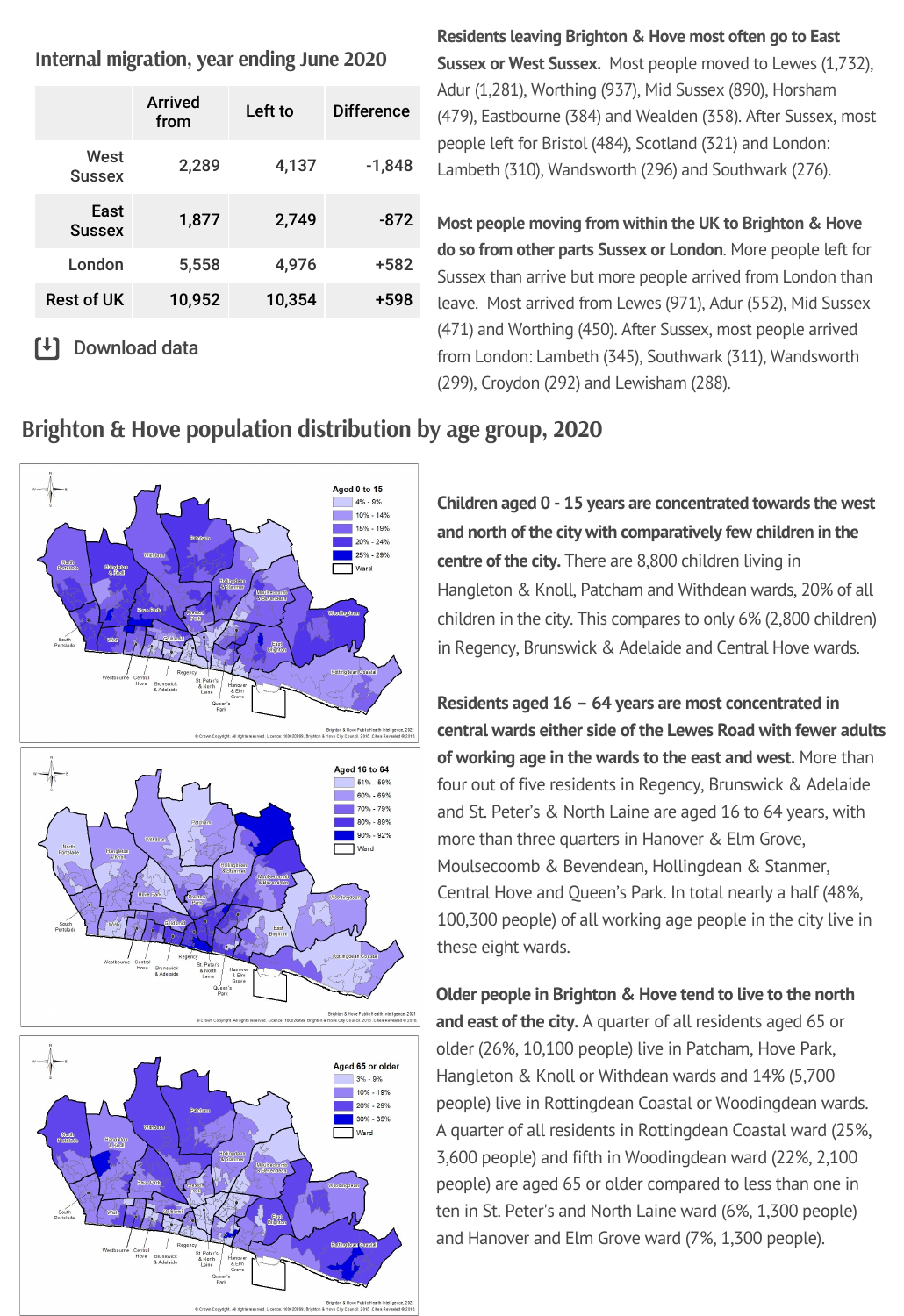### **Brighton & Hove [population](https://www.ons.gov.uk/peoplepopulationandcommunity/populationandmigration/populationestimates/datasets/populationestimatesforukenglandandwalesscotlandandnorthernireland) profile, 2020**



### Download data

**Brighton & Hove has an unusual population profile compared to the South East and England.**



**Brighton & Hove has a much higher proportion of people aged 19–38 years (37%, 106,800 people) compared to only 24% in the South East and 26% in England.** The difference is most pronounced between the ages 19 to 28. A fifth of Brighton & Hove's total population (21%, 62,300 people) is aged 19 to 28 compared to only 11% in the South East and 13% in England.



**Brighton & Hove has a lower proportion of children aged 0 to 17 years** (17%, 50,300 people) compared to 22% in the South East and 21% in England. **There are fewer people across all ages from the age of 56.** In Brighton & Hove less than a quarter of the total population (23%, 65,700 people) is aged 56 or older compared to 31% in the South East and 29% in England.

### **Brighton & Hove [population](https://www.ons.gov.uk/peoplepopulationandcommunity/populationandmigration/populationestimates/bulletins/annualmidyearpopulationestimates/previousReleases) profile 2015 and 2020**

While the latest population figures (2020) estimate that Brighton & Hove's population has increased by 2.7% over the past 5 years (2015-2020) the increase has not been evenly distributed across all ages.



**There has been an uneven change in the number of children.** The number of children aged 0-4 years old is estimated to have decreased by 13% (1,900 people) while the number of children aged 5-9 have decreased by only 1% (200 people). However, the number of children aged 10–16 is estimated to have increased by 7% (1,400 people) with those aged 10-13 increasing the most at 11% (1,200 people).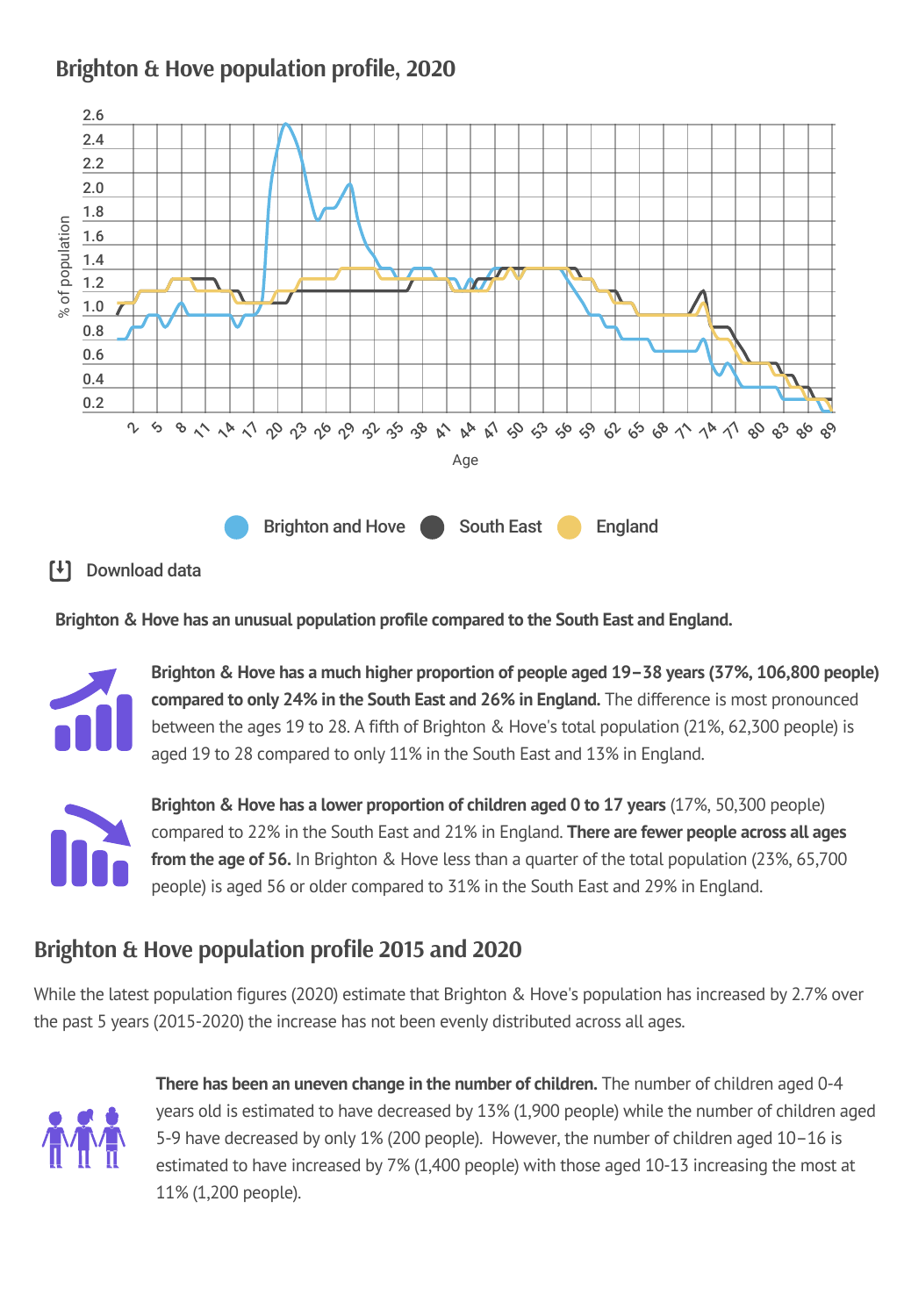### **Brighton & Hove [population](https://www.ons.gov.uk/peoplepopulationandcommunity/populationandmigration/populationestimates/bulletins/annualmidyearpopulationestimates/previousReleases) profile 2015 and 2020**



### [<sup>↓</sup>] Download data



**The working age population has increased.** Residents aged 16 to 64 are estimated to have increased by 4% (7,600 people) with those aged 52 to 64 increasing by 17%, (6,300 people) and those aged 16 to 31 by 10% (7,700 people). People aged 32 to 51 were estimated to have decreased by 8% 6,500 people).



**The number of people aged 65 or older is estimated to have increased** by 2% (900 people) with the number of people aged 90 or older estimated to have increased by 1% (30 people). **The post 2nd World War 'baby boomers' are 5 years older** contributing to the estimated number of adults aged 70 to 77 increasing by 19% (2,400 people) and those aged 65 to 69 decreasing by 10% (1,100 people).

### **Likely future trends**



**Projected number of residents in Brighton & Hove in 2030** according to the latest ONS population projections.

| Year                          | 2020    | 2025                 | 2030                  |
|-------------------------------|---------|----------------------|-----------------------|
| <b>Resident population</b>    | 291,700 | 297,800              | 303,000               |
| Projected change from<br>2020 |         | +6,100 people (2.1%) | +11,300 people (3.9%) |

### $\mathsf{F}$ Download data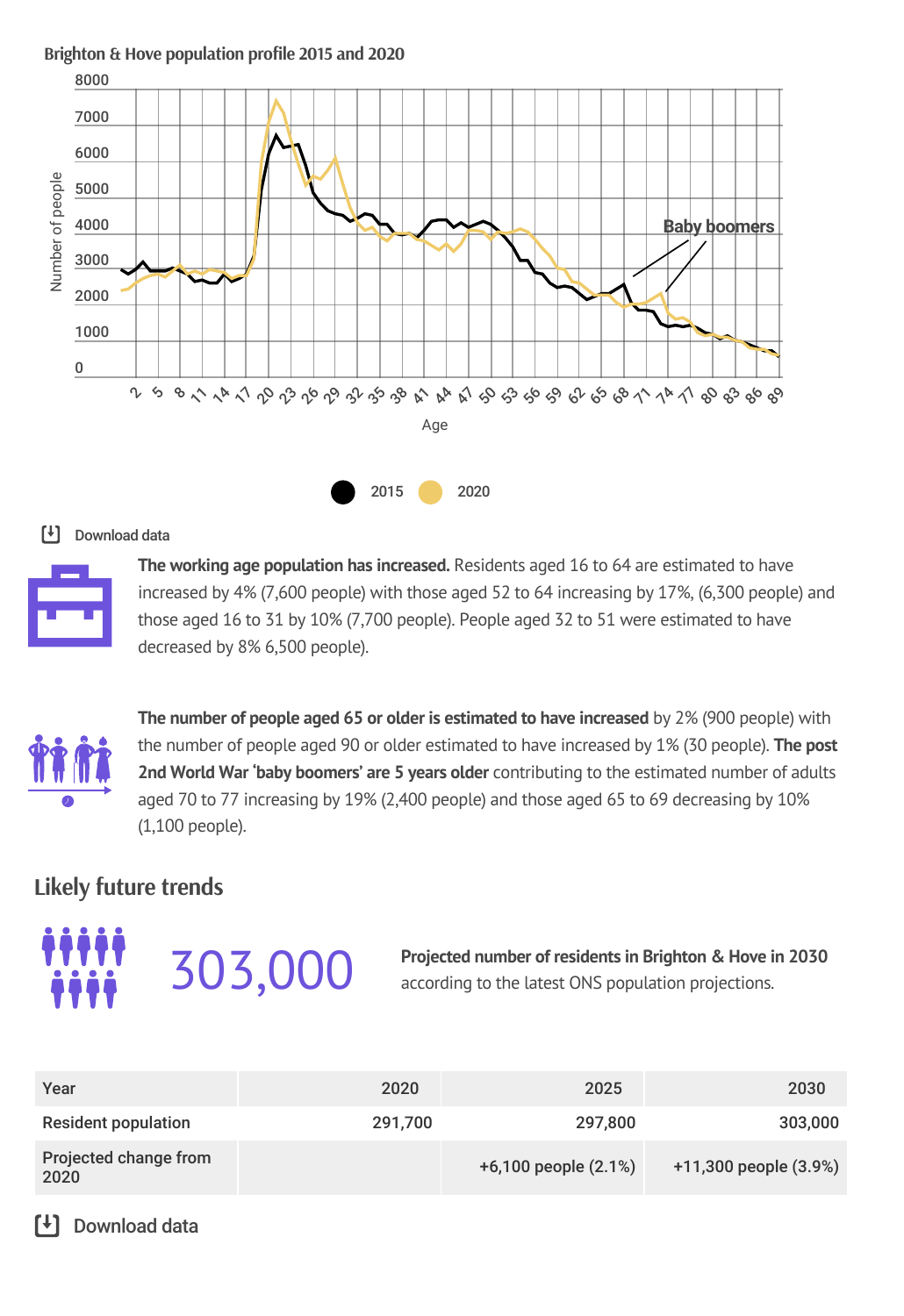

Brighton & Hove's population will grow at a similar rate to the South East but slower than England. Between 2020 and 2030 Brighton & Hove's population is projected to increase by 3.9%, similar to the South East (4.1%) but slower than England (4.7%).



### **Brighton & Hove [population](https://www.ons.gov.uk/peoplepopulationandcommunity/populationandmigration/populationprojections/bulletins/subnationalpopulationprojectionsforengland/2016based/relateddata?:uri=peoplepopulationandcommunity/populationandmigration/populationprojections/bulletins/subnationalpopulationprojectionsforengland/2016based/relateddata&page=1) profile 2020 and 2030**



### [<sup>↓</sup>] Download data

| Age group  | 2020          |                 | 2030          |                 |
|------------|---------------|-----------------|---------------|-----------------|
|            | <b>Number</b> | % of population | <b>Number</b> | % of population |
| $0 - 15$   | 44,800        | 15.3%           | 42,400        | 14.0%           |
| $16 - 64$  | 208,000       | 71.3%           | 214,100       | 70.7%           |
| $65 - 84$  | 33,100        | 11.4%           | 39,700        | 13.1%           |
| 85 or over | 5,900         | 2.0%            | 6,700         | 2.2%            |



**Brighton & Hove's population is projected to get older.** By 2030 the total population of residents aged 58 or older is projected to increase by 20% (11,500 people), while those aged 57 or younger is projected to decrease by 0.1% (300 people). By 2030 'baby boomers' will be in their eighties contributing to an increase in the population of those aged 75 or older of 19% (3,600 people). The total number of residents aged 90 or older is projected to be 2,700 an increase of 11% (300 people).



**The number of children in Brighton & Hove is projected to fall by 2030.** By 2030 the number of children in the city will have fallen by 2,300 (5%). The biggest fall will be in children aged 4 to 13 (11%, 3,200 people) with a rises in the number of children aged 0 to 1 (14%, 700 people)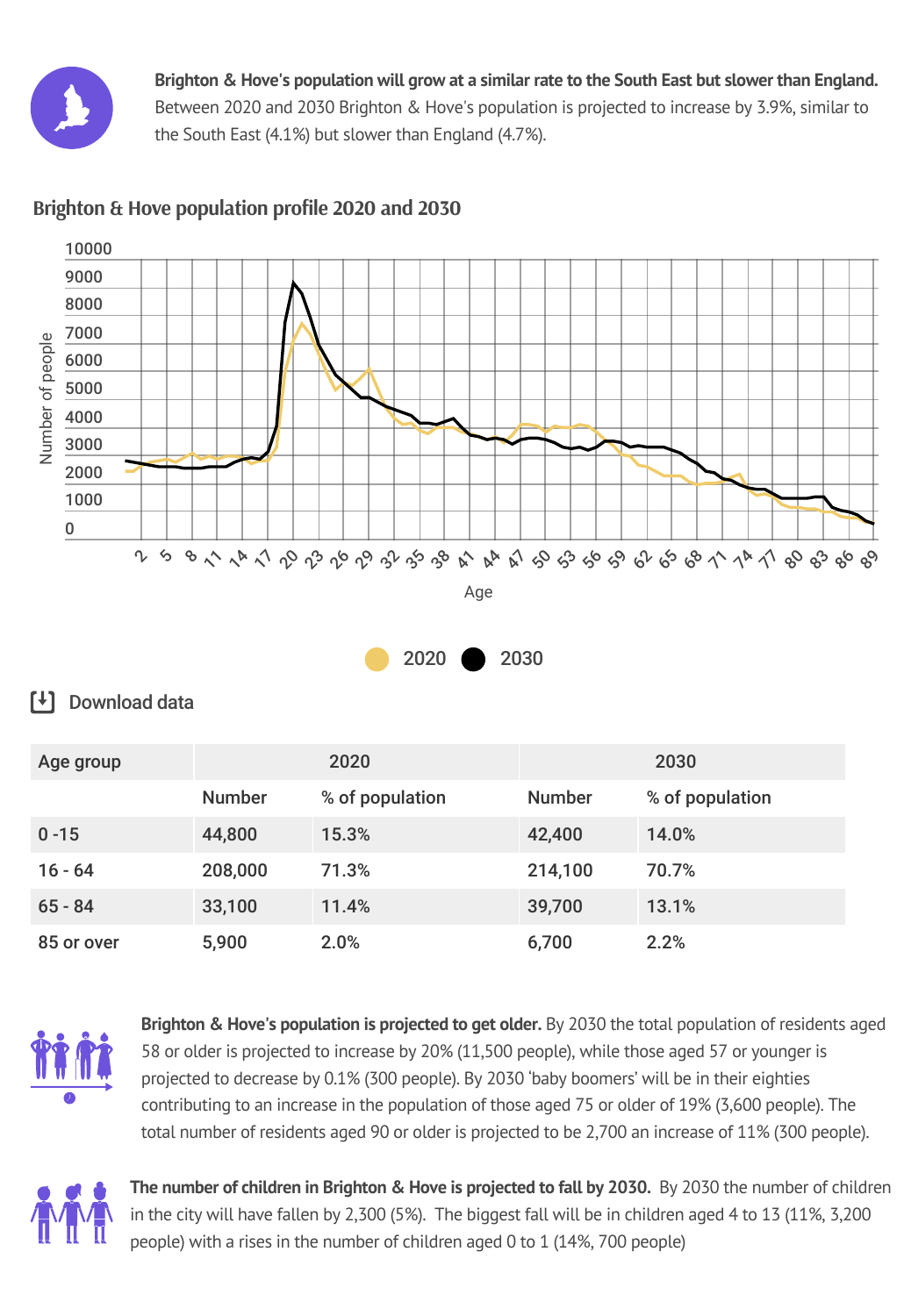

**Brighton & Hove's traditional working age population is projected to increase, but at a slower rate than the city average.** By 2030 the city's population aged 16-64 years is projected to increase by 6,100 people (2.9%). The biggest increase will be in those aged 58 to 64 (21%, 4,100 people) and those aged 19 to 21 (19%, 5,000 people). The biggest fall will be those aged 46 to 56 (14%, 6,200 people).



**The biggest net contributor to Brighton & Hove's increasing population between 2020 and 2030 is projected to be international migration**. Net international migration is projected to be between 1,900 and 2,300 a year between 2020 and 2024 with a further 1,800 people in each year to 2030. Annual net migration to other parts of the UK will result in between 1,400 and 1,900 fewer people in the city each year while the natural change (the difference between births and deaths) is projected to increase the population by between 600 and 700 people each year.

### **Population groups**



**Brighton & Hove has a relatively even gender distribution until the age of 75.** In 2020 there are estimated to be 147,100 male (50%) and 144,600 female (50%) residents in the city. There is an relative even distribution (+/- 4 percentage points) of males and females across all ages up until the age of 75 years. Similar to the picture seen in England, beyond the age of 75 years the proportion of female residents increases. There are an estimated 18,300 residents aged 75 or older, of which 57% (10,400 people) are female and 43% (7,800 people) are male. By the age of 90 or older the difference is almost two to one with 1,600 female (66%) to 800 male (34%) residents.



55,000

**The city is a destination for migrants (people living or intending to live in the city for 12 months or more) from outside the UK.** The latest ONS figures (2020) estimates that 55,000 residents (19%) were born outside of the UK. This is similar to 2019 (53,000 people, 18%). ONS migration statistics at the local authority level are subject to large confidence intervals. For Brighton & Hove the figure is +/- 13,000 people, therefore the true number of migrants in the city will be between 42,000 and 68,000 people (14% - 23%)



**The city's international migrant population is similar in proportion to both the South East and England.** When taking into account the confidence intervals associated with the data, the proportion of international migrants living in the city (19%) is similar to both the South East (14%) and England (16%).





**More than a half of international migrants in the city (55%, 30,000 people) were born in the EU.** This is higher than both the South East (36%) and England (36%). Nearly three quarters of EU migrants in the city (73%, 22,000 people) are from EU member counties who joined the EU before 2004. This is again higher than both the South East (54%) and England (52%).



**Under a half of intentional migrants in the the city (45%, 25,000 people) are form countries outside of the EU.** This includes 11,000 from Asia (20% of all migrants), 4,000 from Sub-Saharan Africa, 4,000 form Central and South America, 3,000 from North America and 2,000 from Oceania.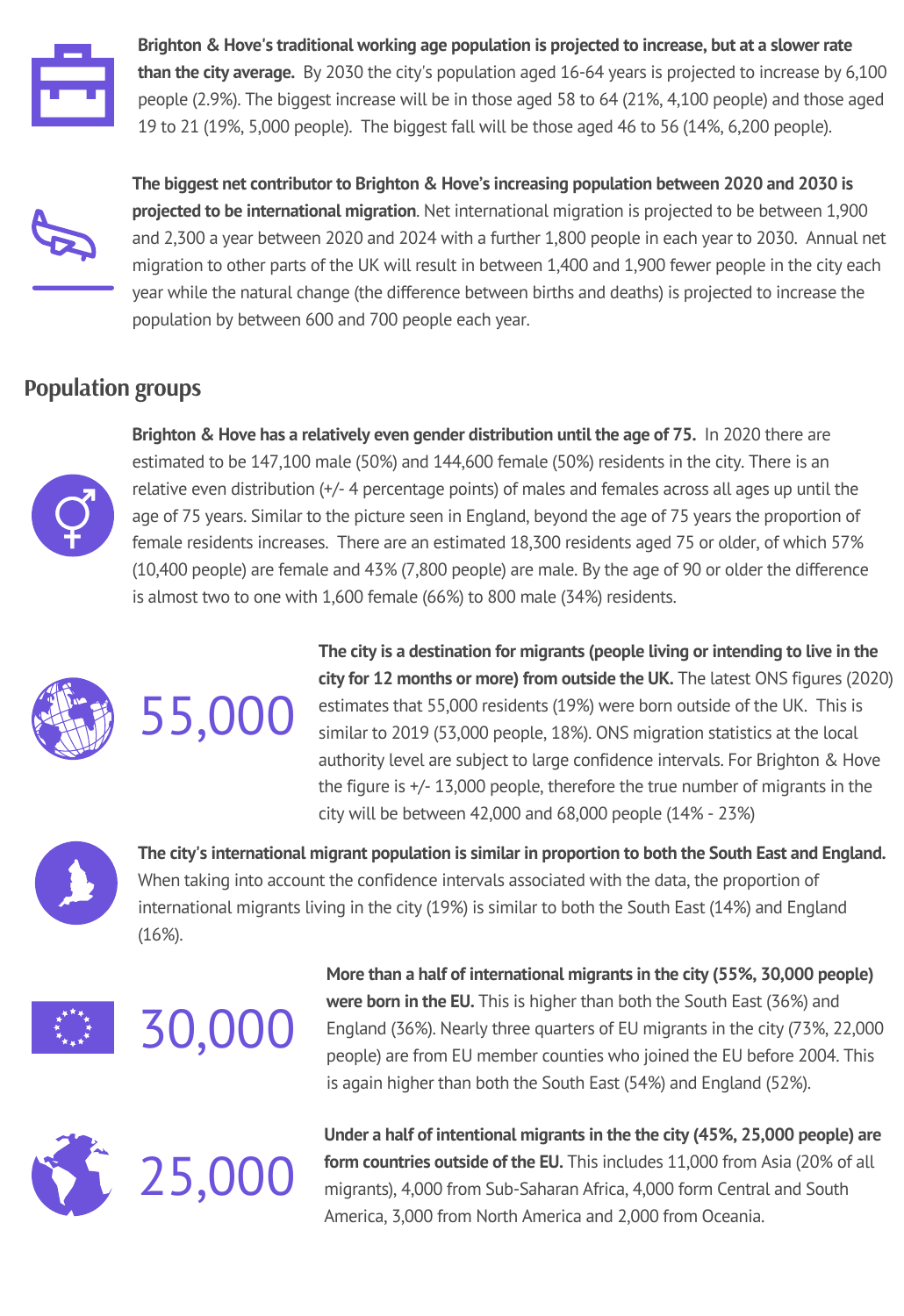

**Brighton & Hove is also a destination for short term international migrants (people who move to the UK for a period of 3 to 12 months).** According to the latest ONS data (2017) there were an estimated 2,300 short term migrants in the city. Four out of five (78%, 1,800 people) were here to attend formal study courses and 22% (500 people) were here to work or look for work. In 2017, the number of short term migrants is estimated to be 22% lower than in 2016 when there were 3,000 people.

38,380

**For the academic year 2019/20 there were 38,380 students at the University of Sussex and University of Brighton.** This was a decrease of 3.1% (1,245 students) compared to 2018/19. In England, there has been a 3.0% increase in the number of students over the same period. In Brighton & Hove in 2019/20, 58% of students were female (22,315 people) compared to 42% male (16,005 people). It should be noted that not all students at the two universities live in Brighton & Hove. There are also 9,100 Brighton & Hove residents enrolled at a UK higher education institute.

### **What we don't know**

Population projections are based upon assumptions of how the population will change. There could well be factors which mean that these patterns change in unforeseen ways and so projections will always have a degree of uncertainty around them. The full impact on international migration of the 2016 EU referendum, for example, is not yet known.

### **Information on the data used**

The population referred to in this paper is the 'resident' population. A resident is someone that has lived in an area, or intends to live in an area, for more than 12 months.

### **Data sources**

All data used in this report was accessed from the following websites in November 2021.

All ONS population estimates, projection, migration and county of birth figures can be found on the Population and Migration pages of the ONS website <https://www.ons.gov.uk/peoplepopulationandcommunity/populationandmigration>

ONS population estimates are updated annually in June for the previous year. ONS population projections are updated every two years. County of birth data is updated annually in May for January to December of the previous year. ONS internal migration data is updated annually in June for the previous year.

Data on the number of students can be found on the Higher Education Statistic agency website [https://www.hesa.ac.uk/.](https://www.hesa.ac.uk/) Data is updated annually.

### **Data rounding**

- · All ONS population estimates and projections have been rounded to the nearest hundred
- · ONS County of Birth figures have been rounded to the nearest thousand
- · Internal migration figures have been rounded to the nearest ten
- · Figures from the Higher Education Statistics Agency have been rounded to the nearest five